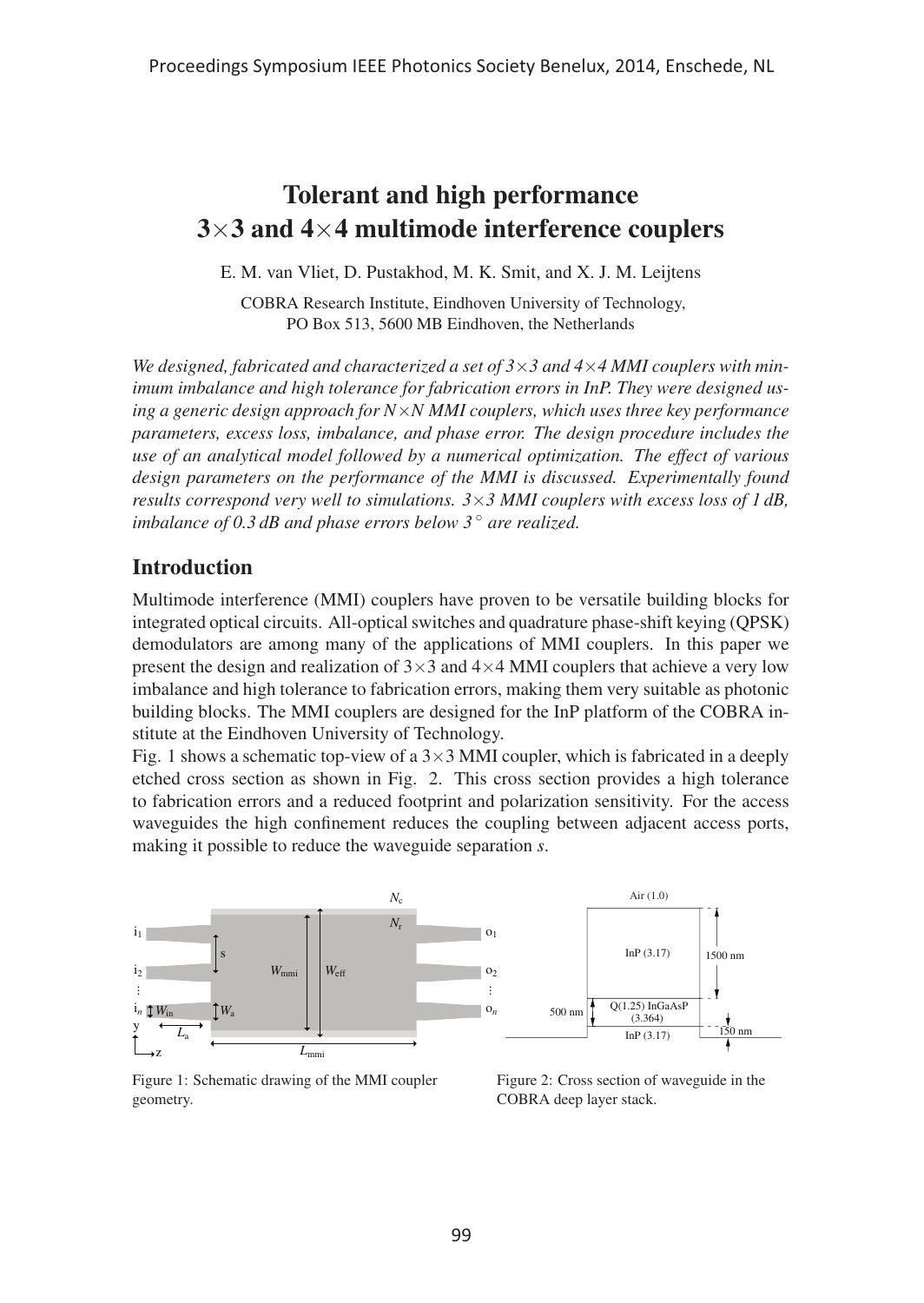

Figure 3: Illustration of the worst-case imbalance in a 4×4 MMI coupler.

Figure 4: Excitation of guided modes in a  $3\times3$  MMI coupler as a function of access waveguide width *W*a.

## Design procedure

We define the performance parameters excess loss  $L_{\text{ex}}$ , imbalance  $\chi_{\text{max}}$ , and phase error  $\Delta \phi_{\text{max}}$  to determine the performance of the device. Where *i* and *j* indicate the port numbers and  $S_m$  the scatter matrix element for mode *m*. For the access waveguides,  $m_{\text{max}} = 2$ .

$$
P_{\text{out}} = \sum_{i=1}^{N} P_{\text{oi}} \qquad P_{\text{in}} = \sum_{i=1}^{N} P_{\text{ii}} \qquad P_{\text{oi}} = \sum_{m=0}^{m_{\text{max}}} |S_m|^2 \qquad (1)
$$

$$
L_{\text{ex}}[dB] = -10\log(P_{\text{out}}/P_{\text{in}})
$$
  
\n
$$
\chi_{ij}[dB] = -10\log(P_{\text{oi}}/P_{\text{oi}})
$$
  
\n
$$
\chi_{\text{max}}[dB] = \max|\chi_{ij}| \text{ for } i \neq j
$$
  
\n
$$
\Delta \varphi_{ij} = \varphi_{\text{oi}} - \varphi_{\text{oj}} - 2\pi/N
$$
  
\n
$$
\Delta \varphi_{\text{max}} = \max|\Delta \varphi_{ij}| \text{ for } i \neq j
$$
  
\n(2)

For a  $N \times N$  MMI coupler,  $2(N-1)$  combinations for imbalances are possible. A worstcase variable for the imbalance is introduced, which is found by taking the maximum absolute value of all possible individual imbalances at any point in the parameter sweep. An illustration of the definition of  $\chi_{\text{max}}$  for a 12 µm wide 4×4 MMI coupler is shown in Fig. 3. An identical approach is used for the phase error.

The use of these variables results in a reduced set of parameters to control during the design, and can be implemented for any MMI coupler. To match the simulations with a real device these parameters are checked for varying wavelength and MMI coupler width. Variation of  $W_{\text{mmi}}$  due to the limited fabrication accuracy is the most critical parameter regarding the performance of the device.

A better imaging in the MMI coupler is achieved if most of the power is in the lower order modes, which will reduce power loss  $(L_{ex})$  and phase error  $(\Delta \varphi_{max})$  [1]. This is achieved by increasing the access waveguide width *W*<sup>a</sup> as presented in Fig. 4. The maximum width is limited by *W*mmi and the minimum waveguide separation *s*.

## Numerical analysis

The MMI couplers are optimized numerically to achieve optimum performance for use in a wavelength interrogation device. This requires the imbalance to be as low as possible, while the phase error is also important. To ensure the best performance the devices are optimized for TE polarization.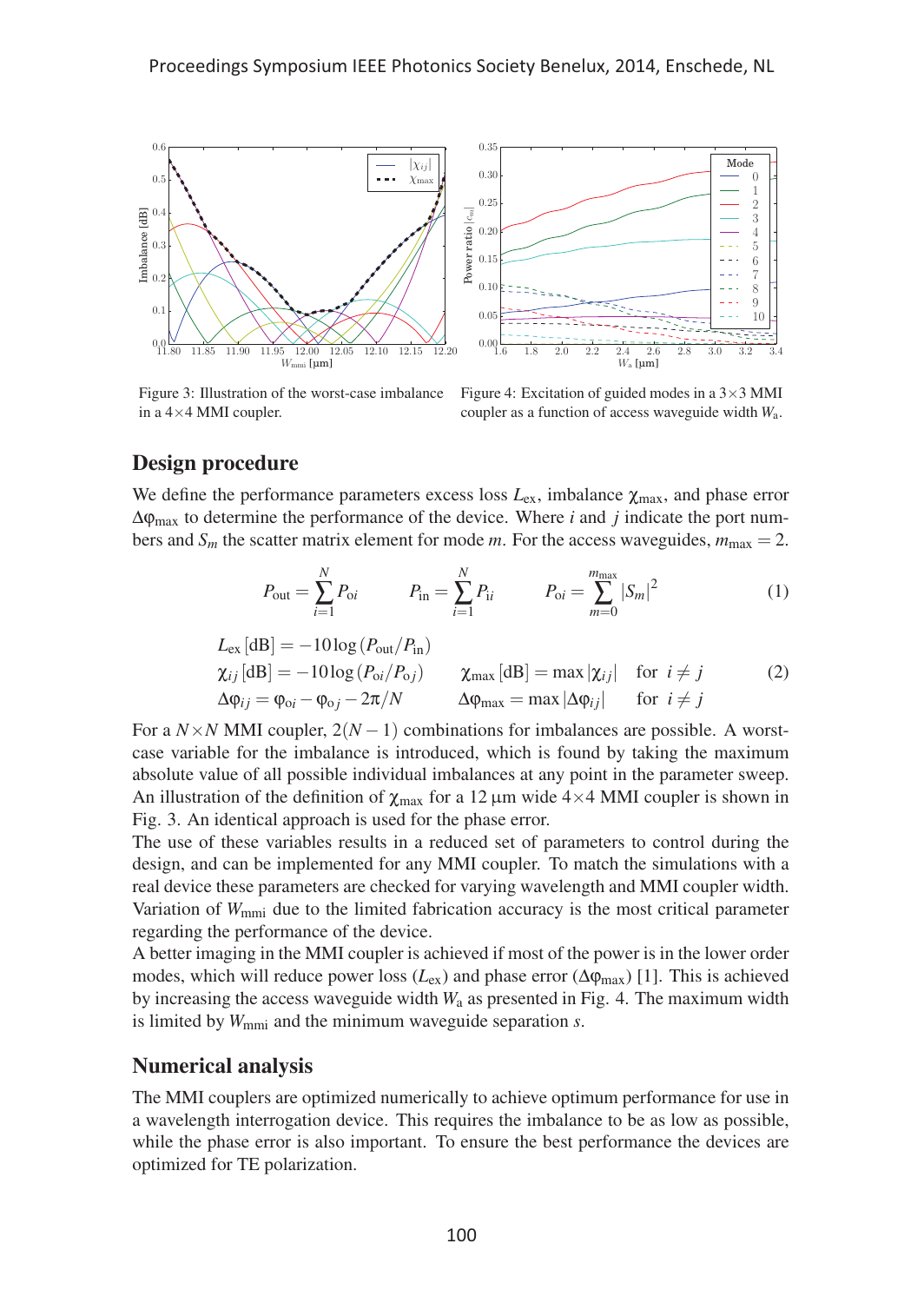

Figure 5: Test structure implemented on chip with indicated components: (1) shallow-deep transition; (2) 3-dB MMI coupler; (3) MZI with asymmetrical arms; (4)  $3\times3$  MMI coupler; (5) Fan-out of output waveguides and deep-shallow transition.

Four MMI couplers are selected for experimental verification, 12 and 14  $\mu$ m wide  $3\times3$ MMI couplers and 16 and 20  $\mu$ m wide 4×4 MMI couplers. For the final design of the MMI coupler angled back-walls are used to suppress reflections [2]. This optimization can be done without having to compromise the performance.

## Measuring performance

A Mach-Zehnder Interferometer (MZI) is used to test the MMI coupler, Fig. 5. The path length difference  $\Delta L = 1120 \,\mu \text{m}$  corresponds to a phase difference  $\Delta \phi$  and a free spectral range of ≈580 pm, required to measure phase errors in the order of degrees. A transfer matrix system is used to model the behaviour of the test structure and derive the expected output expressions [3]. The measured MMI spectral responses require fitting to the expected signals after which the performance variables can be derived.

$$
\overline{P_{01}} = c_0^2 + c_1^2 + 2c_0c_1\cos(\Delta\varphi + c_2)
$$
  
\n
$$
\overline{P_{02}} = c_3^2 + c_4^2 + 2c_3c_4\cos(\Delta\varphi + c_5)
$$
  
\n
$$
\overline{P_{03}} = c_6^2 + c_7^2 + 2c_6c_7\cos(\Delta\varphi + c_8)
$$
  
\n
$$
\overline{P_{0i}}
$$
\n(3)

The characterization setup consists of a tunable laser in combination with a lensed polarization maintaining fiber to couple TE polarized light into the chip. The output is also coupled into a lensed fiber and measured using an optical power meter. A wavelength sweep from 1520 to 1580 nm provides the data for analysis, after which the fitting procedure is used to extract the performance parameters.

#### Measurement results

A total of four chips, each containing  $12\,3\times3$  and  $12\,4\times4$  MMI couplers were fabricated and characterized. The performance is measured over varying wavelength, as shown in Fig. 6, and measured for varying  $W_{\text{mmi}}$  as shown in Fig. 7. The average values in the range of 1545-1555 nm are taken to exclude any local variations. The dotted lines with markers represent the measured devices.

The measurement results are in good agreement with the simulations. The MMI couplers with nominal width show the best performance. A notable result is that  $\Delta \phi_{\text{max}}$  is not as dependent on wavelength and width as the simulation suggests. Furthermore the quality is very constant over different devices. Apart from broken structures all measured structures are taken into account.